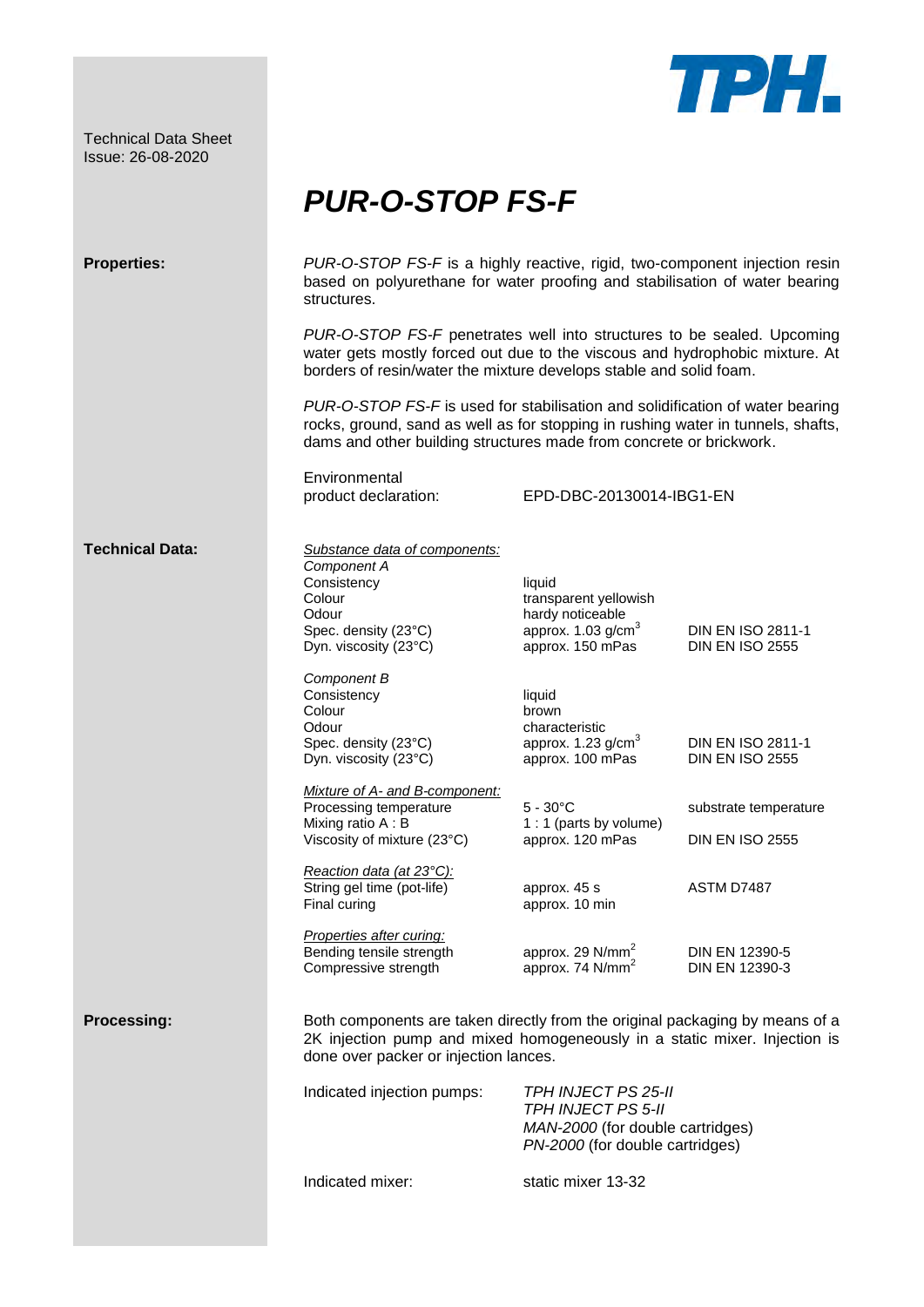|                            |                                                                                                                                                                                                                                                                                                        | 712 F.L                                                                                                                                                                                                                          |  |  |
|----------------------------|--------------------------------------------------------------------------------------------------------------------------------------------------------------------------------------------------------------------------------------------------------------------------------------------------------|----------------------------------------------------------------------------------------------------------------------------------------------------------------------------------------------------------------------------------|--|--|
|                            | At contact with water the resin starts foaming and prevents the following resin<br>to foam up. Therefore PUR-O-STOP FS-F can be processed in one step of<br>work.                                                                                                                                      |                                                                                                                                                                                                                                  |  |  |
|                            | With strong outflow of water or in case of cold water we recommend to use<br>PUR-O-STOP FS-F (F = fast reaction time) or PUR-O-STOP FS combined<br>with PUR-O-STOP FS-TX thixotropic agent (see Technical Data Sheet).                                                                                 |                                                                                                                                                                                                                                  |  |  |
|                            | be exceeded.                                                                                                                                                                                                                                                                                           | In case of very cold water an additional acceleration of the reaction may be<br>necessary by adding PUR-O-STOP FS-C (see Technical Data Sheet). The<br>maximum addition rate of 2.5 % related to quantity of A component may not |  |  |
|                            | With longer reaction times, as in the case of crack injection and ground<br>stabilisation, we recommend the use of $PUR$ -O-STOP FS-L (L = long reaction<br>time).                                                                                                                                     |                                                                                                                                                                                                                                  |  |  |
|                            | component B of these products is identical.                                                                                                                                                                                                                                                            | PUR-O-STOP FS-F, FS und FS-L can be combined with each other. The                                                                                                                                                                |  |  |
| <b>Safety information:</b> |                                                                                                                                                                                                                                                                                                        | PUR-O-STOP FS-F component B contains isocyanates and is classified as<br>hazardous according to Regulation (EC) 1272/2008 (CLP).                                                                                                 |  |  |
|                            | sheet.                                                                                                                                                                                                                                                                                                 | It is therefore necessary, before beginning processing, to become familiar<br>with the precautions and safety advice as indicated in the material safety data                                                                    |  |  |
| Packaging:                 | PUR-O-STOP FS-F<br>Component A                                                                                                                                                                                                                                                                         | 20 kg metal canister                                                                                                                                                                                                             |  |  |
|                            | PUR-O-STOP FS<br>Component B                                                                                                                                                                                                                                                                           | 24 kg metal canister                                                                                                                                                                                                             |  |  |
|                            | Combined packaging                                                                                                                                                                                                                                                                                     | 395 ml double cartridge incl. mixer<br>1500 ml double cartridge incl. mixer                                                                                                                                                      |  |  |
|                            | Bigger packaging on request.                                                                                                                                                                                                                                                                           |                                                                                                                                                                                                                                  |  |  |
| Storage:                   |                                                                                                                                                                                                                                                                                                        | Shelf life at least 12 month in original packaging when stored in dry<br>conditions between 15-25°C, protected from heat, frost and direct sunlight.                                                                             |  |  |
|                            | After the expiration the use of the product is generally not recommended,<br>unless an approval has been provided by TPH. This approval can only be<br>obtained by the quality assurance department of TPH releasing the material<br>after verification of main properties being within specification. |                                                                                                                                                                                                                                  |  |  |
| Disposal:                  | Small quantities of cured product residues can be disposed of as normal<br>domestic waste. Dispose of not cured product components must be effected<br>in accordance with the corresponding local regulations. For further information<br>please refer to the material safety data sheets.             |                                                                                                                                                                                                                                  |  |  |
|                            |                                                                                                                                                                                                                                                                                                        |                                                                                                                                                                                                                                  |  |  |